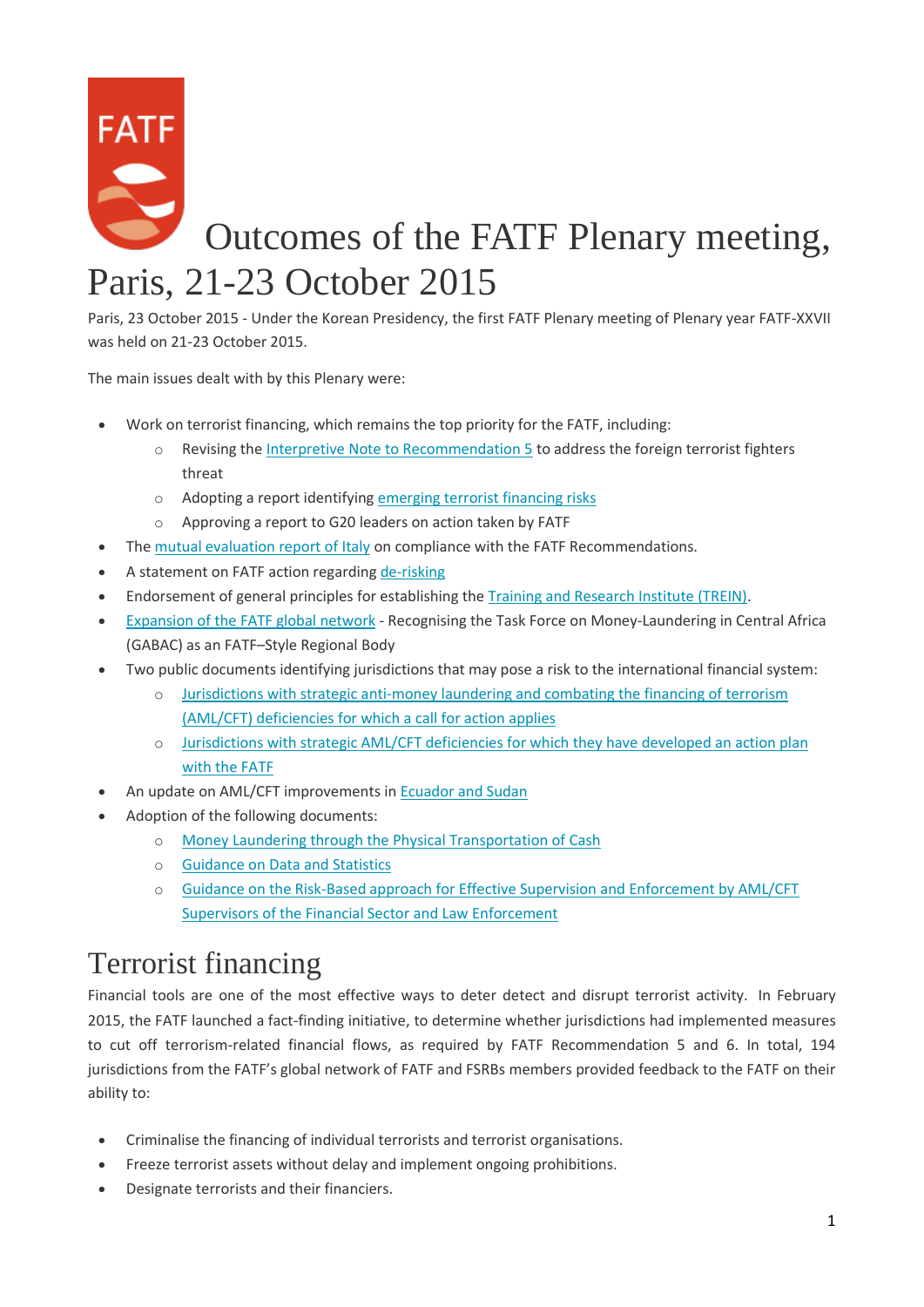The analysis showed that most jurisdictions have criminalised terrorist financing, but that some jurisdictions do not have adequate measures in place. Given the urgent need to choke off funding to terrorist organisations at a global level, the FATF will take immediate and decisive action regarding those jurisdictions who are not able to cut off terrorist-related financial flows, and in particular the few who had not implemented legislation as required under Recommendations 5 and 6. The FATF expects these jurisdictions to take immediate steps to implement the measures to stop terrorist-related financial flows. The FATF, together with relevant FSRBs, will monitor their progress closely. The fight against terrorism is a priority for the FATF, FSRBs and very much a global effort to ensure that terrorism-related financial flows cannot remain undetected in any country or jurisdiction.

This analysis has been set out in a report by the FATF to G20 leaders on terrorist financing and the global state of implementation of measures to cut off terrorist-related financial flows, as requested by the G20 in February. The report to the G20 will be published in due course.

#### Foreign Terrorist Fighters, Revision of the Interpretive Note to Recommendation 5

The Foreign Terrorist Fighters threat, although not new, has now reached a large scale, in particular in relation to the conflict in Syria and Iraq and is challenging many FATF and FSRB members. UN Security Resolution 2178, adopted in September 2014, addresses the threat posed by foreign terrorist fighters.

In light of the urgent need to address the threat posed by foreign terrorist fighters, the FATF has revised the Interpretive Note to Recommendation 5 on the criminal offence of terrorist financing to incorporate the relevant element of UNSCR 2178. This clarifies that Recommendation 5 requires countries to criminalise financing the travel of individuals who travel to a State other than their States of residence or nationality for the purpose of the perpetration, planning, or preparation of, or participation in, terrorist acts or the providing or receiving of terrorist training.

The FATF will undertake further work in this area to ensure that the FATF standards reflect the evolving terrorist threat and the changing forms of financial and material support for terrorism.

#### Emerging Terrorist Financing Risks



The terrorist financing risks identified in the FATF's 2008 Terrorist Financing report, while still evolving, are as relevant today as they were back then. However, advances in social media and new payment methods have created additional vulnerabilities due to their broad reach and anonymity which make the attractive to terrorists and terrorist organisations. Terrorist groups, and in particular organisations such as ISIL, require a financial management strategy to allow them to obtain, move, store and use their assets. Understanding these financial management strategies is essential in developing effective counter-terrorism measures. This report is not a comprehensive study but rather, aims to provide a snapshot of current terrorist financing risks to raise awareness.

[Emerging Terrorist Financing Risks](http://www.fatf-gafi.org/media/fatf/documents/reports/Emerging-Terrorist-Financing-Risks.pdf) (pdf, 1240 kb)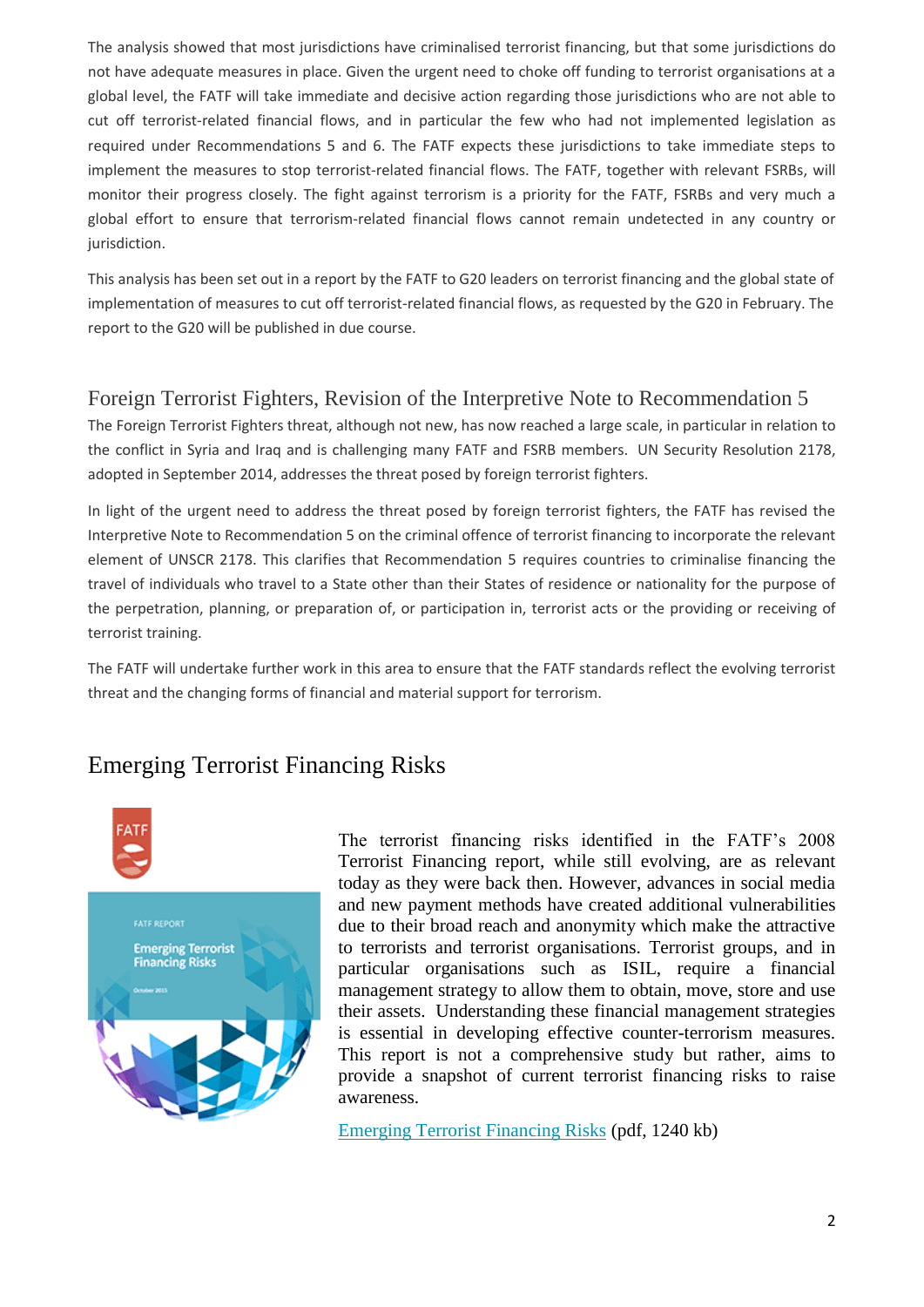#### Future work

The FATF will continue to prioritise terrorist financing, including:

- Ensuring that jurisdictions take steps to cut off terrorist financing flows
- Preparing guidance on the criminalisation of terrorist financing and a handbook to facilitate the implementation of targeted financial sanctions.
- Building closer links with operational experts & the Egmont Group of Financial Intelligence Units

# Italy's compliance with the FATF Recommendations

The Plenary discussed the mutual evaluation report of Italy, which sets out the level of effectiveness of its AML/CFT system and its level of compliance with the FATF Recommendations. The report was prepared by the International Monetary Fund (IMF) on the basis of the FATF Methodology for assessments, which requires countries to take into account the effectiveness with which AML/CFT measures are implemented, as well as technical compliance for each of the FATF Recommendations.

The IMF assessment team comprised legal, financial and law enforcement experts. The Plenary discussed the team's key findings, priority actions, and recommendations regarding Italy's AML/CFT regime. The FATF will finalise the mutual evaluation report for publication after the quality and consistency review, in accordance with its procedures.

### Endorsing general principles for establishing the Training and Research Institute (TREIN).

The FATF Plenary endorsed general principles that will serve as the framework for establishing an FATF Training and Research Institute (TREIN). The institute will contribute to the work of the global AML/CFT network by providing training on the FATF standards and other related areas to national authorities and by undertaking research on AML/CFT issues. The Korean government made the original proposal for the institute, which will be physically located in Busan, Korea.

### Expansion of the FATF global network, The Task Force on Money-Laundering in Central Africa (GABAC)

The FATF recognised GABAC as an FATF-Style Regional Body and admitted it as an associate member. Nonetheless, the FATF has identified a few areas where GABAC needs to strengthen its capacity and procedures. Accordingly, associate membership status has been granted on the condition that GABAC shows continued progress on these issues. GABAC is a body of the Economic and Monetary Community of Central Africa and includes six countries. Cameroon, Central African Republic, Chad, Republic of the Congo, Equatorial Guinea and Gabon. It was established in 2000 with the mandate to combat money laundering and terrorist financing, assess the compliance of its members against the FATF Standards, provide technical assistance to its member States and facilitate international co-operation. GABAC became an observer organisation of the FATF in February 2012, and since then worked with the FATF the meet the requirement of an FSRB. GABAC's membership as an associate member has extended the reach of the FATF global network into Central Africa. The FATF will continue to work with GABAC to ensure that it implements the obligations of associate membership. [Link to full list of associate members]

# Update on AML/CFT improvements in Ecuador and Sudan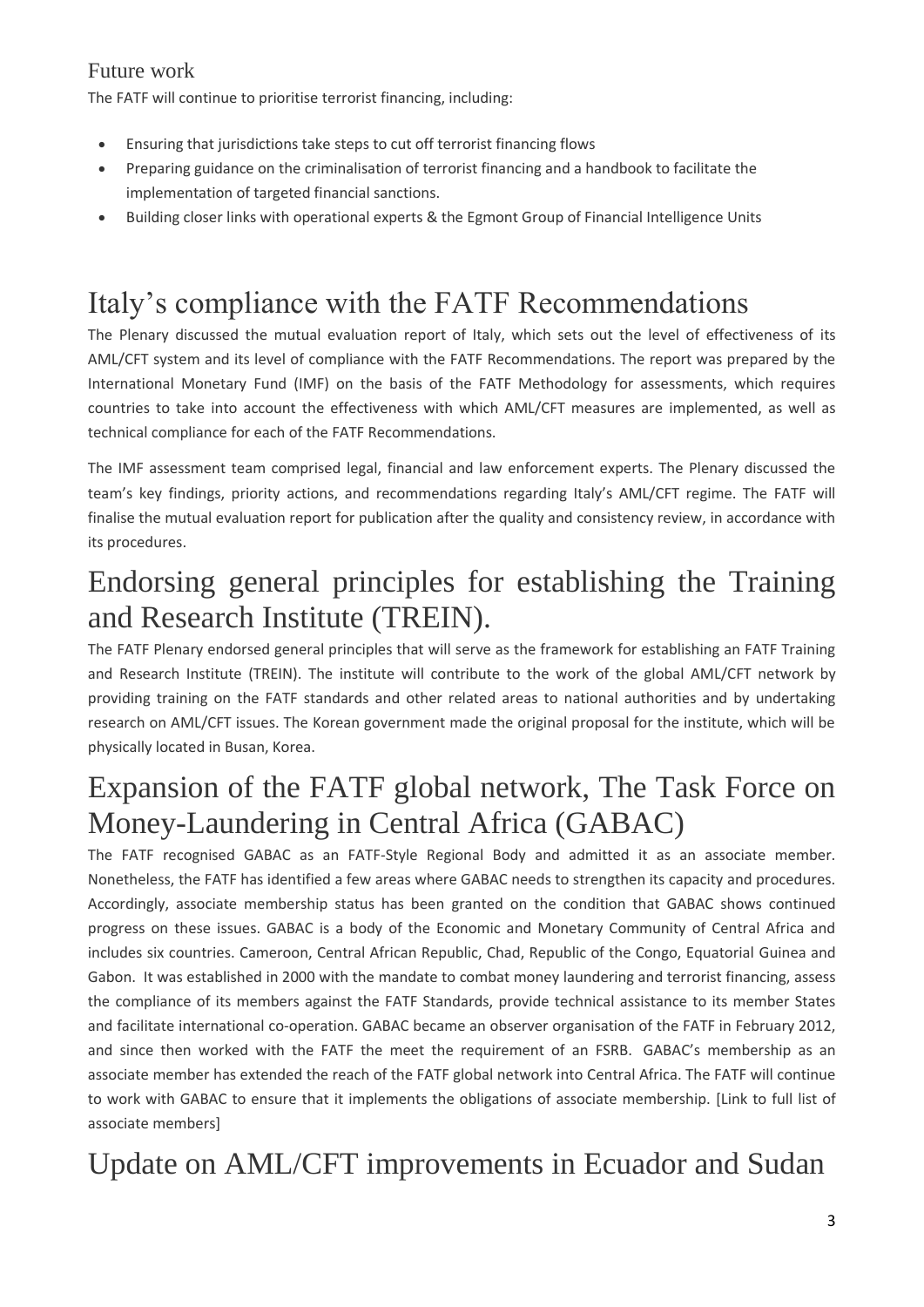The FATF congratulated Ecuador and Sudan for the significant progress made in addressing the strategic AML/CFT deficiencies earlier identified by the FATF and included in their respective action plans. Both countries will no longer be subject to the FATF's monitoring under its on-going global AML/CFT compliance process. Both countries will work with their respective FATF-Style Regional Bodies as they continue to further strengthen their AML/CFT regime.

# Money Laundering through the Physical Transportation of Cash

The plenary approved the report on money laundering through the physical transportation of cash for publication. In order to break the audit trail, criminals often choose to remove their illicit assets from their bank account and transport these funds to another country to spend it or reintroduce it into the banking system. This report identifies the methods and techniques that criminals use to transport funds across the border and highlights the main challenges that relevant border control agencies face to detect and disrupt these transports.

This report provides a series of case studies and other information for use by all agencies, who need to work together and exchange information to control their borders. *[Guidance to be published shortly]*

# Guidance on AML/CFT-related Data and Statistics

The FATF issued guidance on AML/CFT related data and statistics. High quality AML/CFT statistics has several important benefits, by providing key input for national risk assessments and allowing jurisdictions to review and demonstrate the effectiveness of their AML/CFT system, including in the context of FATF mutual evaluations. High quality AML/CFT statistics also have a number of other important benefits beyond mutual evaluations by, for instance, providing key input for enhancing management tools.

Taking into account that statistics models depend on each country's context, this guidance sets out optional examples of useful data that jurisdictions may collect and includes options for the collection, analysis and presentation of AML/CFT statistics. *[Guidance to be published shortly]*